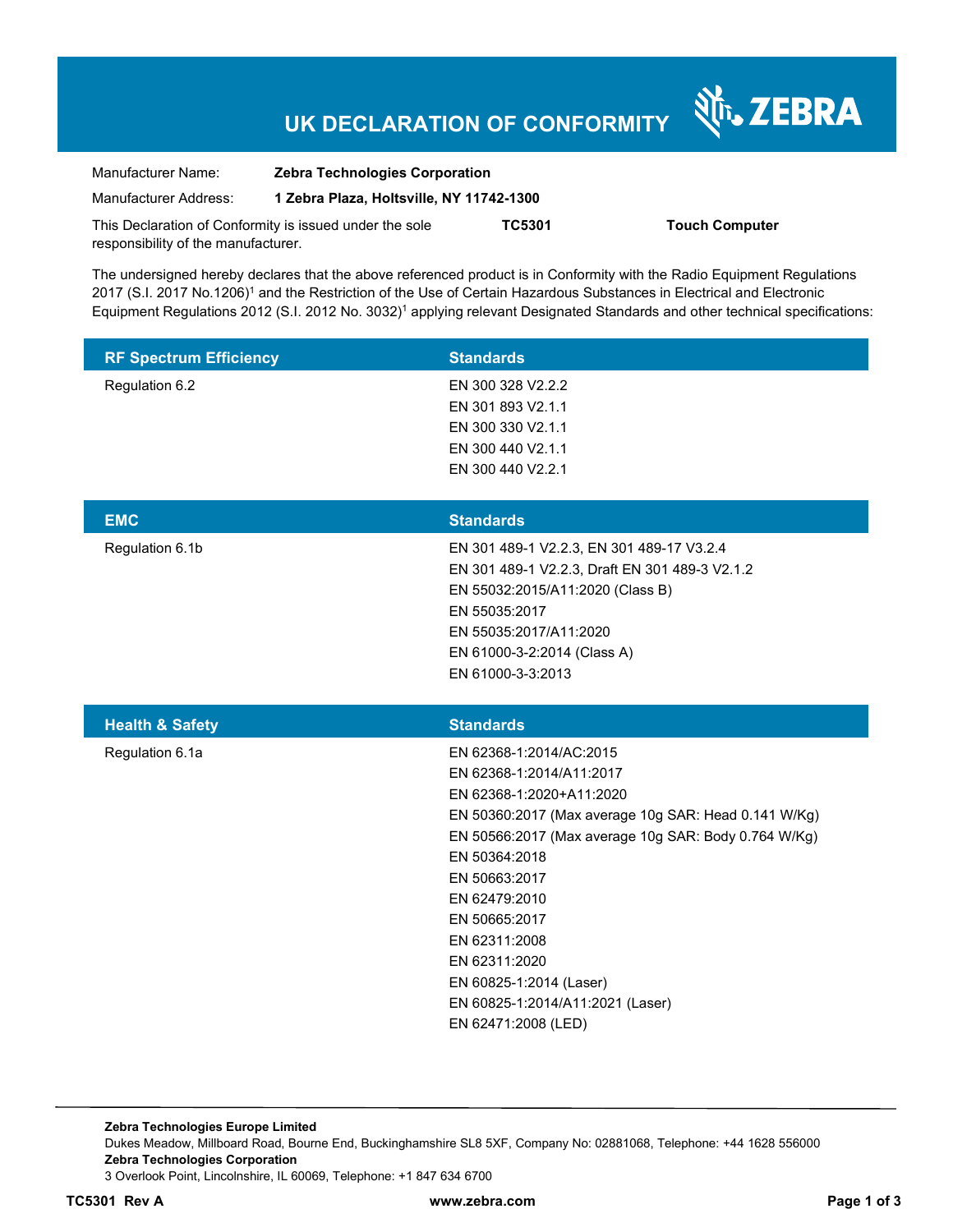# **UK DECLARATION OF CONFORMITY**



### **Environmental Standards**

Restriction of the Use of Certain Hazardous Substances in Electrical and Electronic Equipment Regulations

EN IEC 63000:2018

With regard to the Radio Equipment Regulations 2017 (S.I. 2017 No.1206)<sup>1</sup>, the conformity assessment procedure referred to in regulation 41(4)(a) and detailed in Schedule 2 has been followed.

 $^{\rm 1}$  As amended by applicable EU withdrawal legislation implemented at the time of issuing this declaration

#### **Signed on behalf of Zebra Technologies Corporation**

 $M_{\infty}$ 

*(Signature of authorized person)* Marco Belli Rev: A Sr. Manager, Regulatory **Date: 21 March 2022** Place: Bourne End, UK